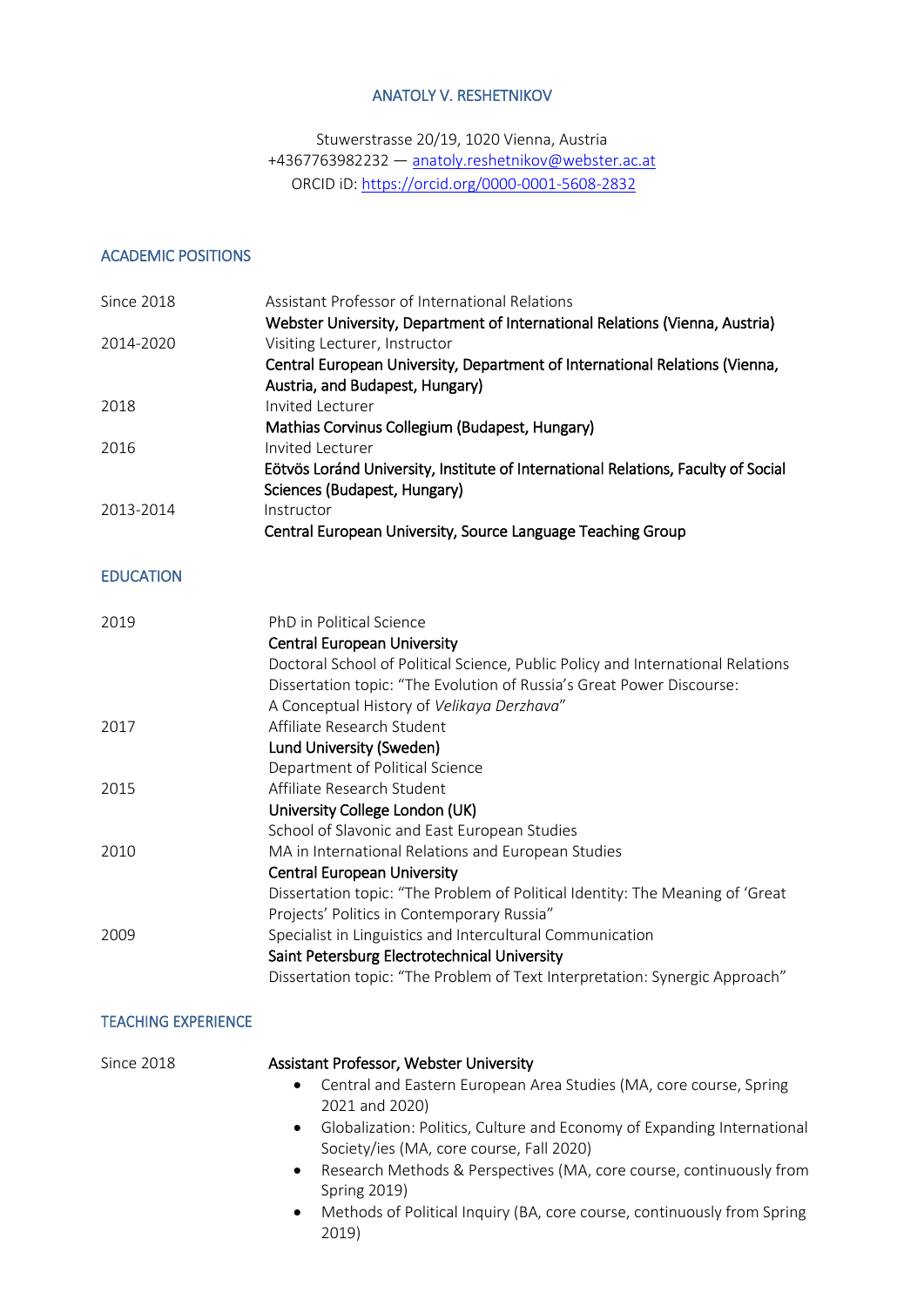| 2013-2020                  | Key Concepts of Russian Foreign Policy (BA, senior seminar, Fall 2019)<br>$\bullet$<br>Visiting Lecturer, Instructor, Central European University<br>Research Design and Methods in International Relations (MA, core<br>$\bullet$<br>course, continuously from Fall 2014 until Spring 2020)<br>Key Concepts of Russian Foreign Policy: Past and Present (MA, elective<br>$\bullet$<br>course, Winter 2017)<br>Russian Intermediate (MA, elective course, Fall 2013 and Winter 2014)<br>$\bullet$ |
|----------------------------|---------------------------------------------------------------------------------------------------------------------------------------------------------------------------------------------------------------------------------------------------------------------------------------------------------------------------------------------------------------------------------------------------------------------------------------------------------------------------------------------------|
| 2018                       | Invited Lecturer, Mathias Corvinus Collegium<br>Research Design and Methods (BA, core course, Winter)                                                                                                                                                                                                                                                                                                                                                                                             |
| 2016                       | Invited Lecturer, Eötvös Loránd University<br>Unorthodox Approaches to Russia's Politics and International Relations<br>(MA, elective course, Fall)                                                                                                                                                                                                                                                                                                                                               |
| PEDAGOGICAL TRAINING       |                                                                                                                                                                                                                                                                                                                                                                                                                                                                                                   |
| 2015/16                    | Central European University, Center for Teaching and Learning<br>Teaching Strategies for Critical Thinking and Writing (course participant)                                                                                                                                                                                                                                                                                                                                                       |
| 2007/08                    | Saint Petersburg Electrotechnical University<br>Pedagogy for Higher Education (course participant)                                                                                                                                                                                                                                                                                                                                                                                                |
| <b>RESEARCH EXPERIENCE</b> |                                                                                                                                                                                                                                                                                                                                                                                                                                                                                                   |
| 2012-2019                  | Doctoral Researcher, Central European University. Doctoral supervisor: Dr<br>Alexander Astrov<br>Main theme: The evolution of Russian discourse about political<br>$\bullet$<br>greatness from the $11th$ century until the present day<br>Approach: Conceptual history, genealogy, critical history of modernity<br>$\bullet$<br>Methods: Discourse analysis, archival research<br>Results: Prepared a book manuscript + advance book contract with the<br>University of Michigan Press          |
| 2017-2018                  | Research Assistant, Central European University. Direct supervisor: Professor Erin<br>Jenne<br>Main theme: Explaining major power interventions in regime conflicts<br>around the world from the end of World War II until the present day<br>Approach: Comparative Politics<br>Tasks and result: Compiled a dataset (1979-2017) on Russia/USSR<br>rhetoric about Afghanistan in the UNSC.                                                                                                        |
| 2017                       | Visby Program Visiting Researcher, Lund University. Direct supervisor: Professor<br>Jens Bartelson<br>Main theme: The evolution of Russian and European great power<br>discourses and their conceptual entanglement in the 19 <sup>th</sup> century with a<br>specific focus on the Concert of Europe<br>Approach: Conceptual history, genealogy, critical history of modernity<br>Methods: Discourse analysis<br>Results: Completed a dissertation chapter on the topic                          |
| 2016                       | Research Assistant, Central European University. Direct supervisor: Dr Thilo<br>Bodenstein<br>Main theme: Regional political developments in Russia, rotation of<br>$\bullet$<br>governors<br>Approach: Study of institutions and development<br>Tasks and result: Compiled a dataset (1990-2016) on the political<br>developments in Russian regions for further statistical analysis.                                                                                                           |
| 2015                       | Visiting Researcher, University College London. Direct supervisor: Dr Peter<br>Duncan<br>Main theme: The evolution of Russian and European great power<br>٠                                                                                                                                                                                                                                                                                                                                       |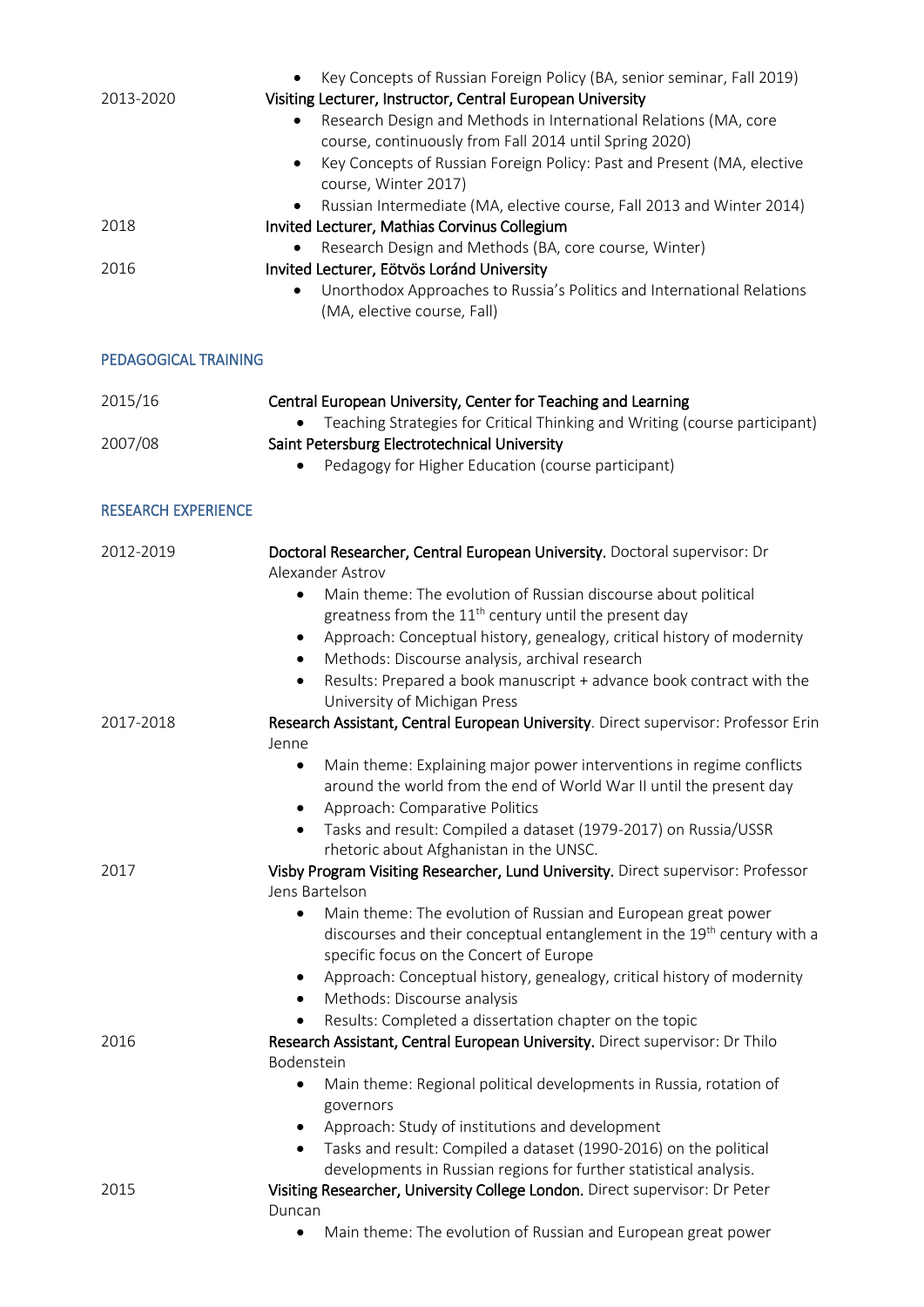discourses in the 17<sup>th</sup> and 18<sup>th</sup> centuries

- Approach: Conceptual history, genealogy, critical history of modernity
- Methods: Archival research, discourse analysis
- Results: Completed a dissertation chapter on the topic

## AWARDS, FELLOWSHIPS, AND GRANTS

| 2021      | Best Article in the European Journal of International Relations for the article<br>"Trickstery: Pluralising stigma in international society" (co-authored with Xymena<br>Kurowska)                                                |
|-----------|-----------------------------------------------------------------------------------------------------------------------------------------------------------------------------------------------------------------------------------|
| 2019      | Outstanding Dissertation Award, Central European University.                                                                                                                                                                      |
| 2017      | Yale University and Carnegie Corporation stipend to attend a post-graduate<br>student workshop "Regime Evolution, Institutional Change, and Social<br>Transformation in Russia: Lessons for Political Science" in New Haven, USA. |
| 2017      | Swedish Institute Visby Research Scholarship for conducting research at Lund                                                                                                                                                      |
|           | University, Sweden                                                                                                                                                                                                                |
| 2016      | Teaching Development Grant, Central European University (with Xymena                                                                                                                                                              |
|           | Kurowska)                                                                                                                                                                                                                         |
| 2012      | Central European University full PhD fellowship.                                                                                                                                                                                  |
| 2012      | Fulbright FLTA scholarship (rejected in favour of CEU PhD program)                                                                                                                                                                |
| 2009      | Central European University MA fellowship                                                                                                                                                                                         |
| 2009      | Best Dissertation Award, Saint Petersburg Electrotechnical University                                                                                                                                                             |
| 2007-2009 | Saint Petersburg Electrotechnical University academic scholarship for academic<br>excellence                                                                                                                                      |

### ACADEMIC COMMUNITY SERVICES

### Associate Editor

 Associate Editor of the *New Perspectives* (since 2020), an interdisciplinary SAGE journal on politics and international relations with a focus on Central and Eastern Europe (CEE). Based at the Institute of International Relations (Prague), the journal provides a space for innovative perspectives coming from scholars working in the CEE region, and from global scholars engaged with the region and the wider issues that impact it.

### Invited Peer Reviewer

 European Journal of International Relations, Millennium: Journal of International Relations, Journal of Global Security Studies, Political Communication, New Perspectives, The Hague Journal of Diplomacy, St Anthony's International Review.

# PUBLICATIONS

### Articles in refereed academic journals:

- Xymena Kurowska and Anatoly Reshetnikov (2021) "Trickstery: Pluralising stigma in international society." *European Journal of International Relations* 27(1): 232-257.
- Xymena Kurowska and Anatoly Reshetnikov (2018) "*Neutrollization*: industrialized trolling as a pro-Kremlin strategy of desecuritization." *Security Dialogue* 49(5): 345-363.
- Anatoly Reshetnikov (2017) "Intervention as Virtue, Obligation and Moral Duty: The Meaning of Russia's Rhetoric on Responsibility during Georgian and Crimean Crises", *Russian Politics* 2(2): 155-181.
- Anatoly Reshetnikov (2011) "'Great Projects' Politics in Russia: History's Hardly Victorious End", *Demokratizatsiya: The Journal of Post-Soviet Democratization* 19(2): 151-175.
- Anatoly Reshetnikov (2007) "Semeiological Problems: Postmodernism and Deconstruction of Jacques Derrida." *Izvestiya: Human Sciences* 2 – in Russian.